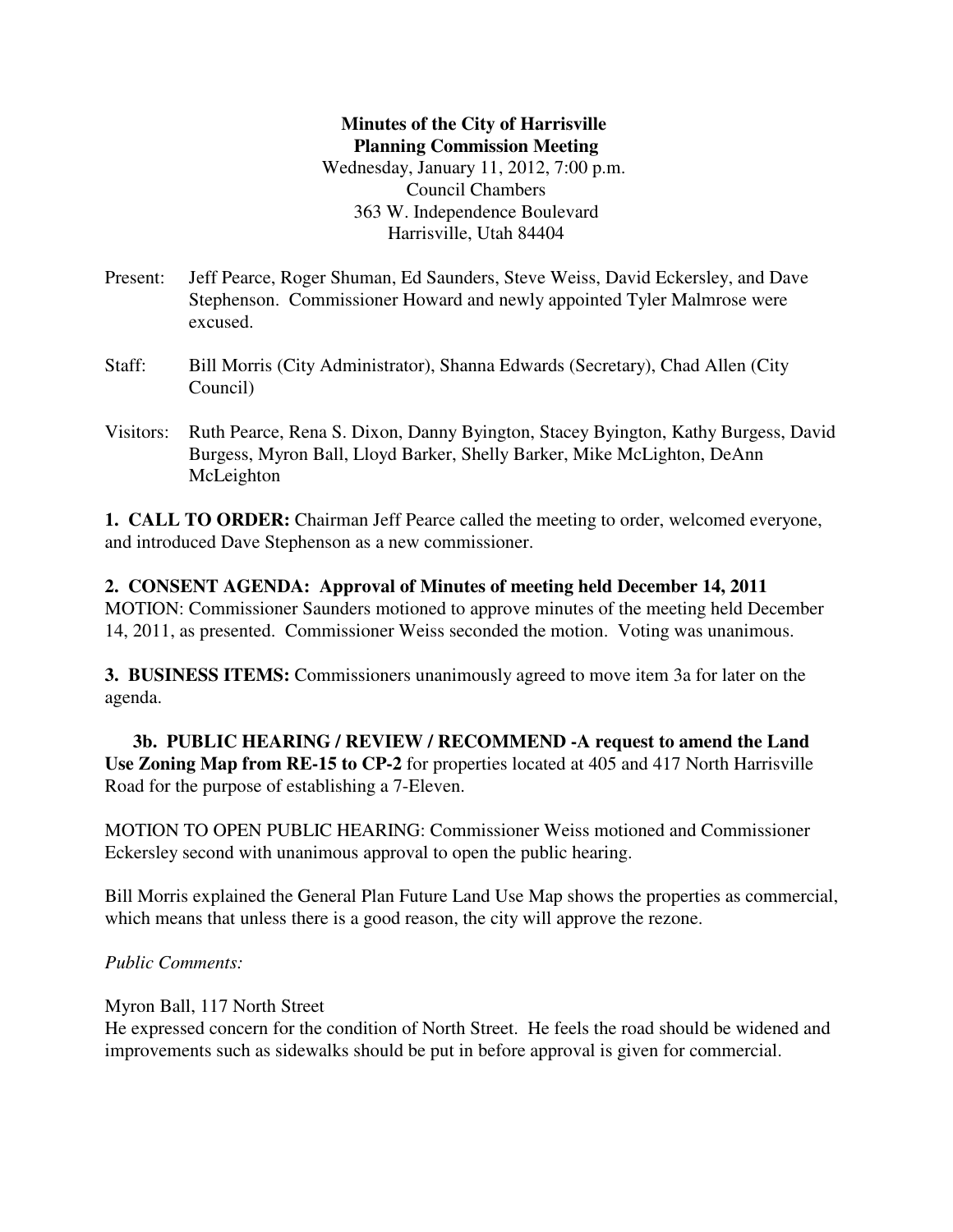Harrisville City Planning Commission Meeting - January 11, 2012 Page 2

### Michael McLeighton, 120 North Street

He said he cannot take another store going into that neighborhood. There are large trucks using North Street along with people in wheelchairs going to the Deseret Industries and patrons to the liquor store. It should be widened with a sidewalk before anything else is allowed there. He stated that he has hatred what has been allowed to go in there now, and it is hard for him to stay there. He cannot get out of his driveway. His dogs cannot run loose on his property because of the number of pedestrians. When he moved there it was country living, but it has grown out of proportion. He would like to get rid of it all, and is not in favor of putting more commercial in.

David Burgess, owner of property at 405 North Harrisville Road.

He stated that if a business is put in, there will be a sidewalk at least on that portion. A business would be appropriate there and it would clean up the area.

#### *There were no further public comments*

MOTION TO CLOSE PUBLIC HEARING: Commissioner Weiss motioned and Commissioner Saunders seconded with unanimous approval to close the public hearing.

DISCUSSION: Bill Morris addressed the North Street issue. He pointed out that North Street is an Ogden City street. None of the street is within Harrisville City's boundary. He reported that Gene Bingham is in the process of working with Ogden City to move the boundary so that half of North Street will remain in Ogden City and half will be in Harrisville City. Ogden City will put up funds to widen it and Harrisville with come up with \$50,000 toward that. He said that the city was going to widening Larsen Lane this year due to a serious traffic problem there, but city officials are actually looking at taking money that would have gone for that project and putting it into North Street. Commissioner Stephenson asked where the property would come from to widen the street. Bill Morris said Harrisville City and Ogden will have to agree on that. He is not sure about that at this point, or if only the portion where the 7-Eleven is going will be improved for now, but Ogden City is proposing Harrisville contribute the amount stated. Ogden City will figure out where encroachment will be. It is their road so they have done all the engineering. Harrisville will have more information on the street improvement by the time the 7-Eleven site plan comes in for approval. The action at this meeting is just the recommendation on the zoning.

MOTION: Commissioner Saunders motioned to recommend that the city council amend the Land Use Zoning Map from RE-15 to CP-2 for properties located at 405 and 417 North Harrisville Road for the purpose of establishing a 7-Eleven. Commissioner Eckersley seconded the motion.

DISCUSSION: Commissioner Shuman asked if it would be appropriate to amend the motion to include that the concept plan for widening North Street be strongly considered prior to city council approval of the zoning change for this property. Bill Morris suggested adding that if the 7-Eleven is not built timely, that the zoning revert back. Commissioner Saunders approved the suggested changes. Commissioner Eckersley seconded the motion and amendments, and voting was unanimous.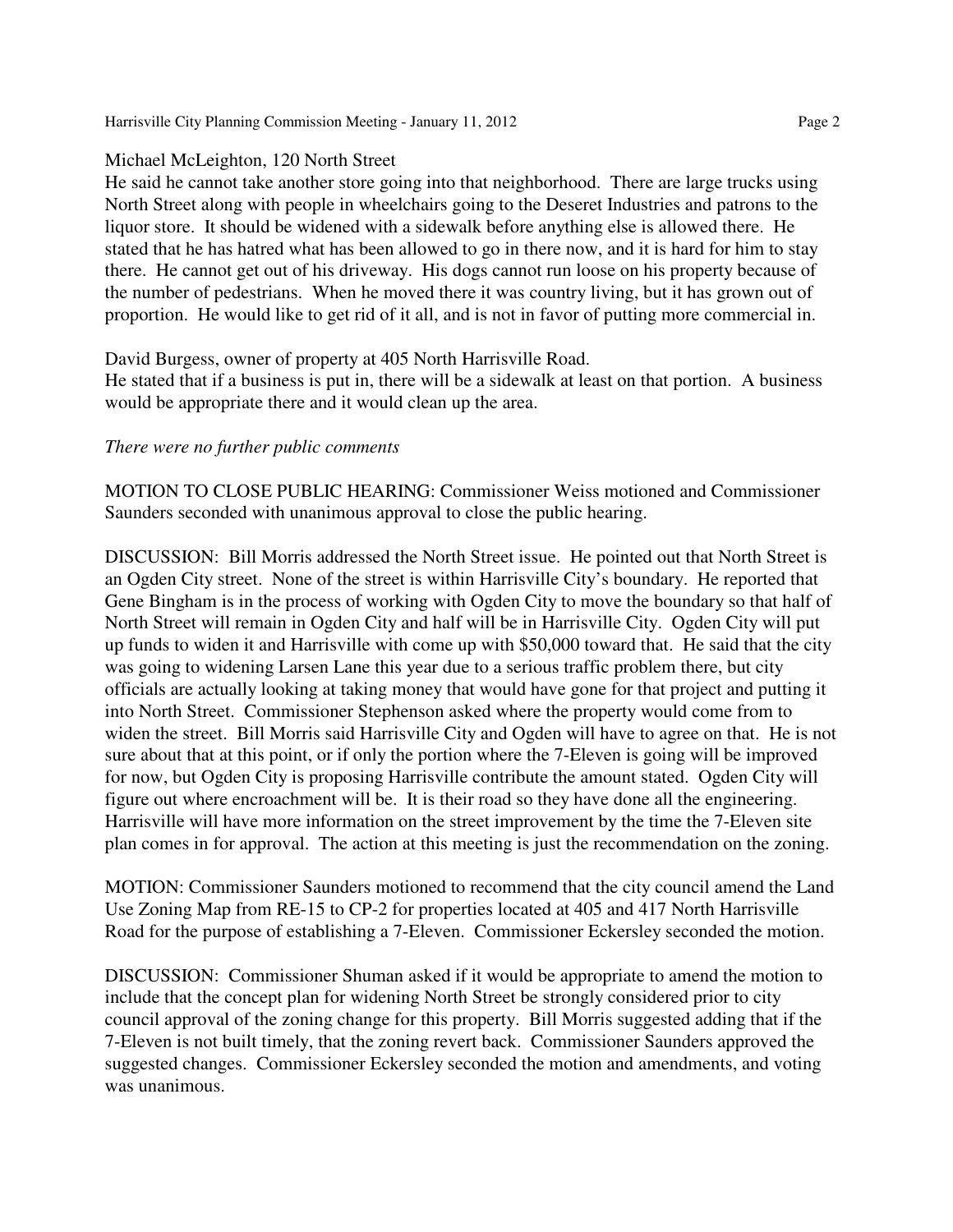### **3c. PUBLIC HEARING / REVIEW / RECOMMEND - an ordinance to amend the Land Use Ordinance by adopting Chapter 11.15 entitled "Mixed-Use District (CX1 Overlay Zone)"**

MOTION TO OPEN PUBLIC HEARING: Commissioner Weiss motioned and Commissioner Saunders seconded with unanimous approval to open the public hearing.

#### *No public comment*

MOTION TO CLOSE PUBLIC HEARING: Commissioner Saunders motioned and Commissioner Weiss seconded with unanimous approval to close the public hearing.

DISCUSSION: Bill Morris mentioned that a mixed use ordinance was proposed by a city land owner who wanted to use the concept for his property. Bill Morris reviewed the ordinance with commissioners and noted their corrections.

#### *Additional public comments:*

Lloyd Barker did not realize that the public hearing portion of the meeting had already taken place. When he realized the contents of the ordinance did not allow what he proposed for his property, he was permitted to give comment. He asked specifically if his proposal three months ago, which consisted of putting town homes in commercial, would be allowed under this ordinance. Bill Morris explained that what he proposed which is not mixed use according to the American Planning Association. Mixed use basically consists of commercial on the bottom floor with residential above. Lloyd Barker gave commissioners copies of his proposal to buffer existing commercial with town homes on 750 West across the street from the residential. Bill Morris responded that all the models for mixed use where property fronts on a street have commercial on the first floor, which is how to get mixed use in commercial, otherwise it is spot zoning. Mr. Barker will have to make it match the standard or separate the town homes from the businesses and get approval of a high density zone. Commissioner Saunders said he would rather see town homes there than commercial development. Commissioner Shuman explained that if the mixed use ordinance is written to accommodate Mr. Barker, it would apply throughout the entire city. Bill Morris said Mr. Barker is asking for town homes in commercial, not mixed use. He could rewrite the ordinance, but then it would not really be a mixed use concept. What the city adopts has to apply across the city under equal protection laws. Commissioners may not have understood at the last meeting what a mixed use really is. Bill Morris stated that the models from Ogden City that Mr. Barker provided to Harrisville do exactly what is proposed in this ordinance, only this ordinance is more concise. The main principal in all models is putting commercial on streets. Lloyd Barker stated that does not feel the concept in the mixed use ordinance is feasible for his property at this time. He said, "It may work down the road if there is a Wal-Mart across the street." Commissioner Saunders asked what the next step would be for Mr. Barker to pursue the town home concept. Bill Morris said he would have to divide the property from the commercial and seek to have the city approve a high density zone. Commissioner Eckersley said he likes the ordinance, but he does not see how the planning commission can do a mixed use ordinance the way Mr. Barker is requesting.